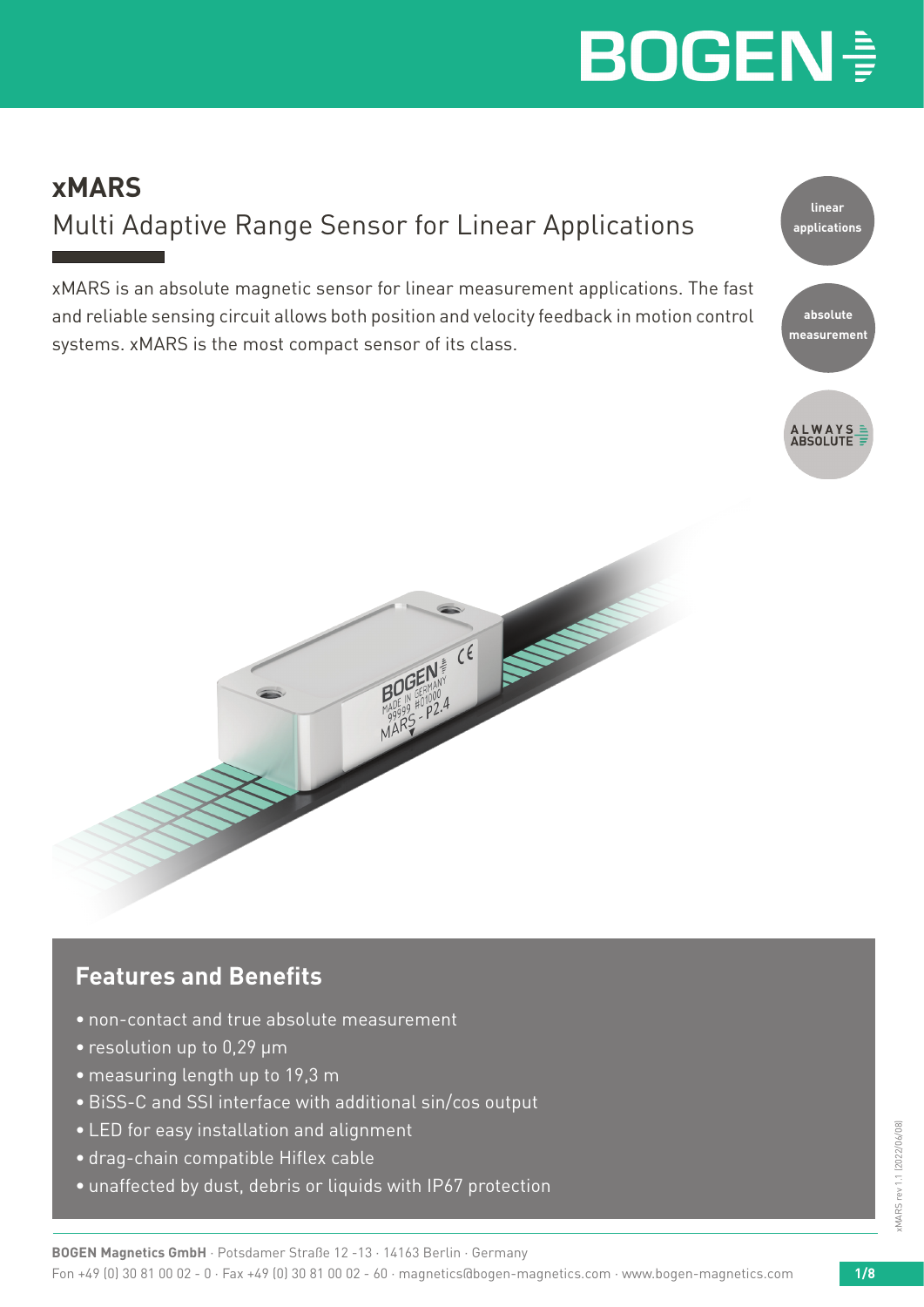### **BOGEN<sup>®</sup>**

#### **Environmental Specifications**

| shock                 | 250q, 6ms               |  |
|-----------------------|-------------------------|--|
| vibration             | $10q, 5 - 2000 Hz$      |  |
| protection class      | IP67                    |  |
| operating temperature | $-40$ to + 85 °C        |  |
| storage temperature   | $-40$ to $+100$ °C $\,$ |  |

#### **Mechanical Specifications**

| dimensions                | see drawing                                             |  |
|---------------------------|---------------------------------------------------------|--|
| installation tolerances   | see drawing                                             |  |
| linear speed (mechanical) | $>20 \text{ m/s}$                                       |  |
| measuring length          | 19.3 m                                                  |  |
|                           | • M12 inline connector 8 pin (BiSS/SSI only)            |  |
| electrical connection     | • M12 inline connector 12 pin (BiSS/SSI + sin/cos only) |  |
|                           | • cable output: see "Order Code - Sensor"               |  |

#### **Electrical Specifications**

| resolution                                                                                             | absolute: min. 0,293 µm          |
|--------------------------------------------------------------------------------------------------------|----------------------------------|
|                                                                                                        | incremental: 2400 µm             |
| repeat accuracy                                                                                        | $± 1$ increment                  |
| output circuits                                                                                        | · absolute: BiSS-C, SSI          |
|                                                                                                        | • incremental: sin/cos 1 Vpp     |
| position refresh (absolute)                                                                            | $15 \mu s$                       |
| counting frequency (incremental)                                                                       | sin/cos: max. 200 kHz            |
| maximum speed rates                                                                                    | see table                        |
| $5 V + 5\%$<br>power supply                                                                            |                                  |
| electrical protection<br>short circuit protection through a reverse input polarity protected connector |                                  |
| <b>EMC</b>                                                                                             | CEI EN-61000-4-2, CEI EN-61000-4 |

### **Electrical Connections**

| signal    | cable       | M12 inline connector | M12 inline connector |
|-----------|-------------|----------------------|----------------------|
|           |             | 12 pin               | 8 pin                |
| $+5V$     | red         |                      |                      |
| GND       | blue        | $\overline{2}$       | 2                    |
| MA-       | white       | 3                    | 3                    |
| $MA+$     | pink        | 4                    | 4                    |
| $SLO+$    | black       | 5                    | 5                    |
| $SLO-$    | transparent | 6                    | 6                    |
| <b>RX</b> | purple      | $\overline{7}$       | 7                    |
| TX        | orange      | 8                    | 8                    |
| $SIN +$   | grey        | 9                    |                      |
| $SIN-$    | yellow      | 10                   |                      |
| COS-      | green       | 11                   |                      |
| $COS+$    | brown       | 12                   |                      |

#### **Materials**

| housin<br>umınum<br>dι |       |        |
|------------------------|-------|--------|
|                        |       |        |
| Hitlex<br>'UΓ          | cable | $\Box$ |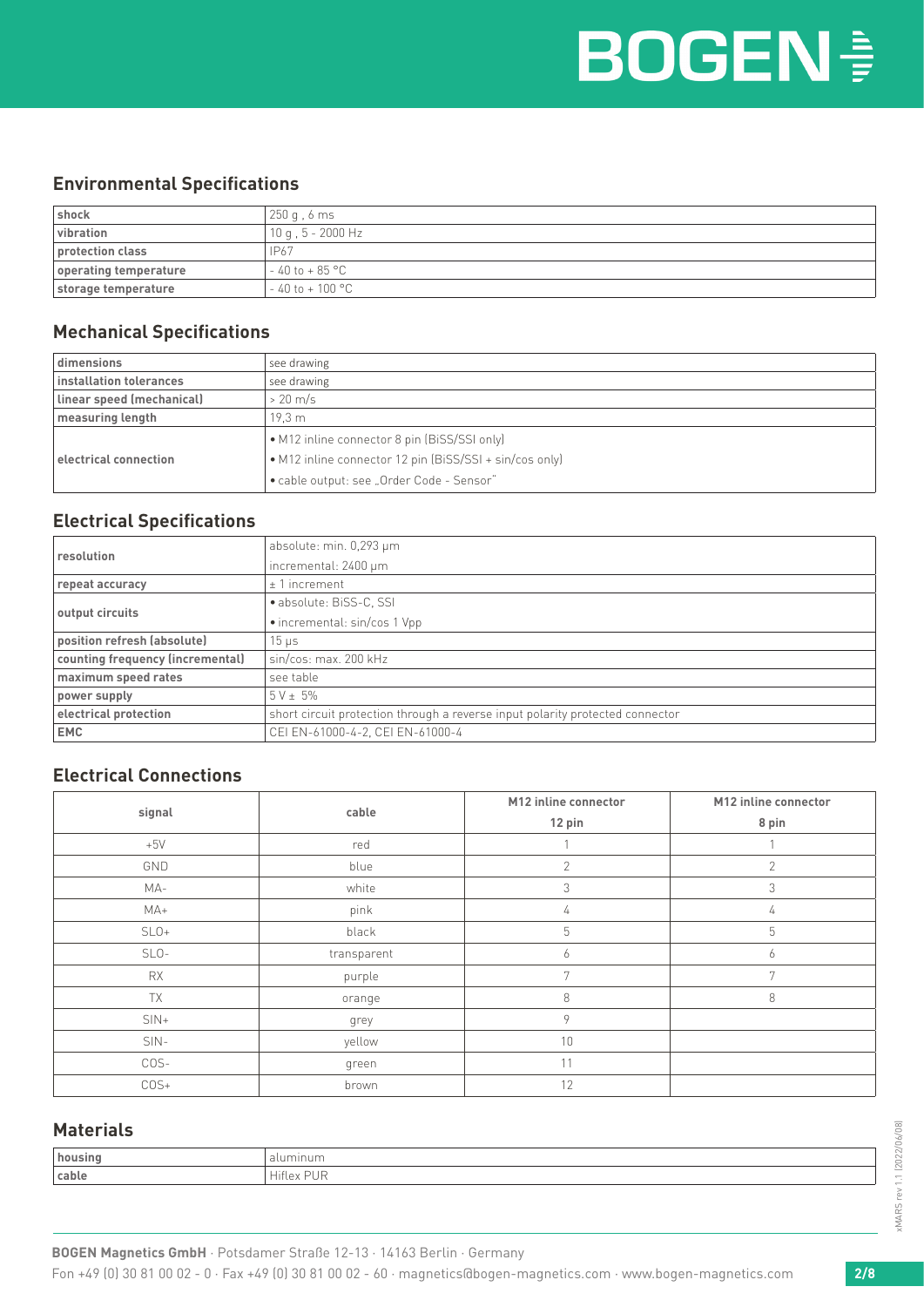#### **Diagnostics**

| LED              | indicating                                 |
|------------------|--------------------------------------------|
| green on         | in operation                               |
| green brightness | signal quality while in configuration mode |
| red on           | error/warning                              |
| red blinking     | error type                                 |
| blue on          | configuration mode                         |



Sensing heads and magnetic scales can be damaged by magnetic fields! Apply only demagnetized tools for assembly and maintenance.

Follow standard ESD precautions! Turn power off before connecting the sensor. Do not touch the electrical pins without staticprotection such as a grounded wrist strap.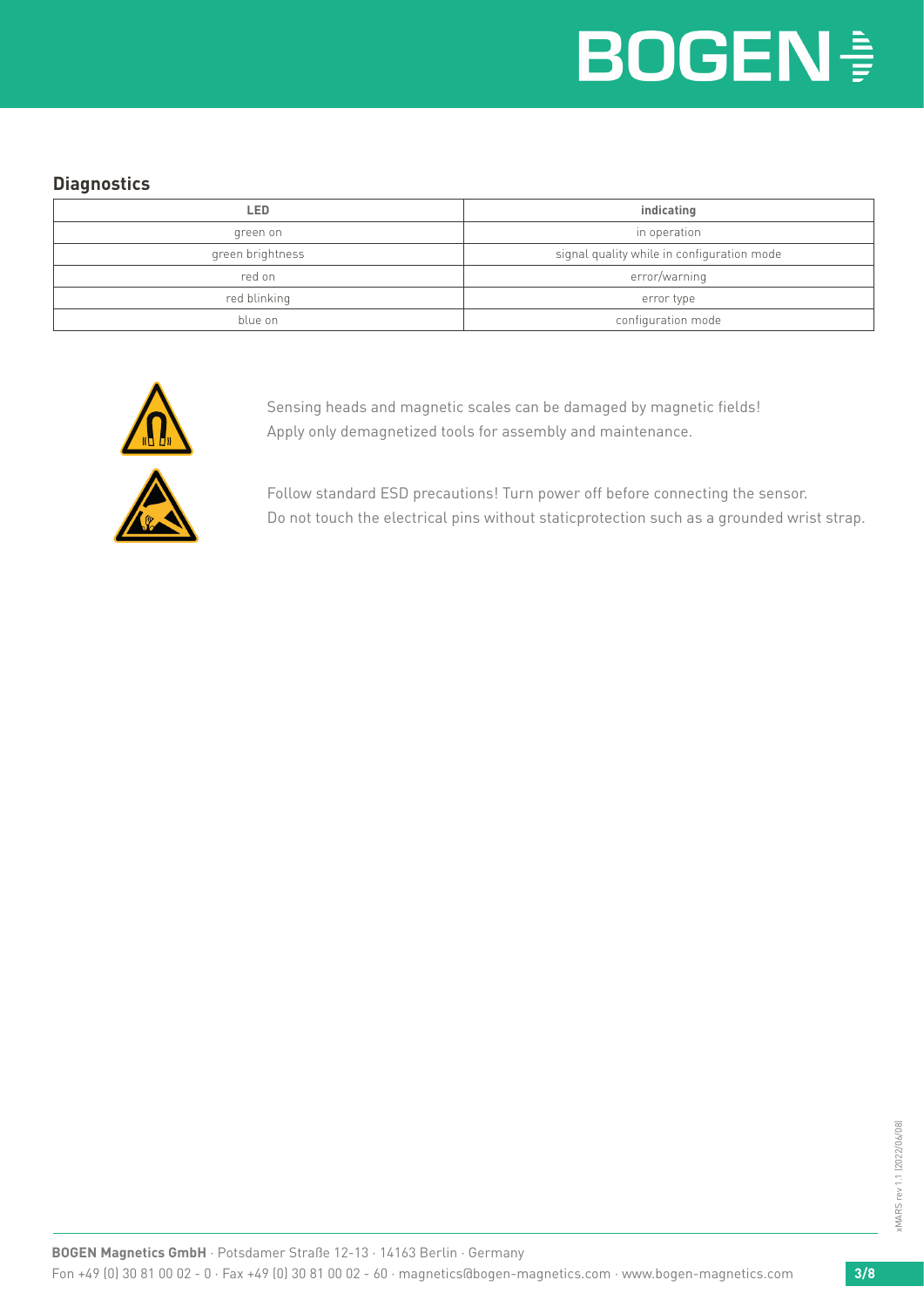#### **BiSS-C Interface**

|                                         | clock (MA+, MA-)           |
|-----------------------------------------|----------------------------|
| signals                                 | data (SLO+, SLO-)          |
| signal amplitude (without load)         | $RS422 (\pm 5 V)$          |
| protocol                                | BISS-C BP3 encoder profile |
| timeout t tos                           | $150 - 380$ ns             |
| permissible clock period t MAS          | 100 ns up to 2 * timeout   |
| clock signal high level duration t MASh | 50 ns up to timeout        |
| clock signal low level duration t MASI  | $50$ ns                    |



#### **SSI Interface**

|                                         | clock (MA+, MA-)         |
|-----------------------------------------|--------------------------|
| signals                                 | data (SLO+, SLO-)        |
| signal amplitude (without load)         | RS422 (± 5 V)            |
| timeout t tos                           | $375 - 605$ ns           |
| permissible clock period t MAS          | 250 ns up to 2 * timeout |
| clock signal high level duration t MASh | 125 ns up to timeout     |
| clock signal low level duration t MASI  | 125ns                    |



### **Analogue Interface**

| signals       | cosinus (A, /A), sinus (B, /B) |
|---------------|--------------------------------|
| signals level |                                |



load resistor 1 V<sub>PP</sub> Z0 = 100 Ω



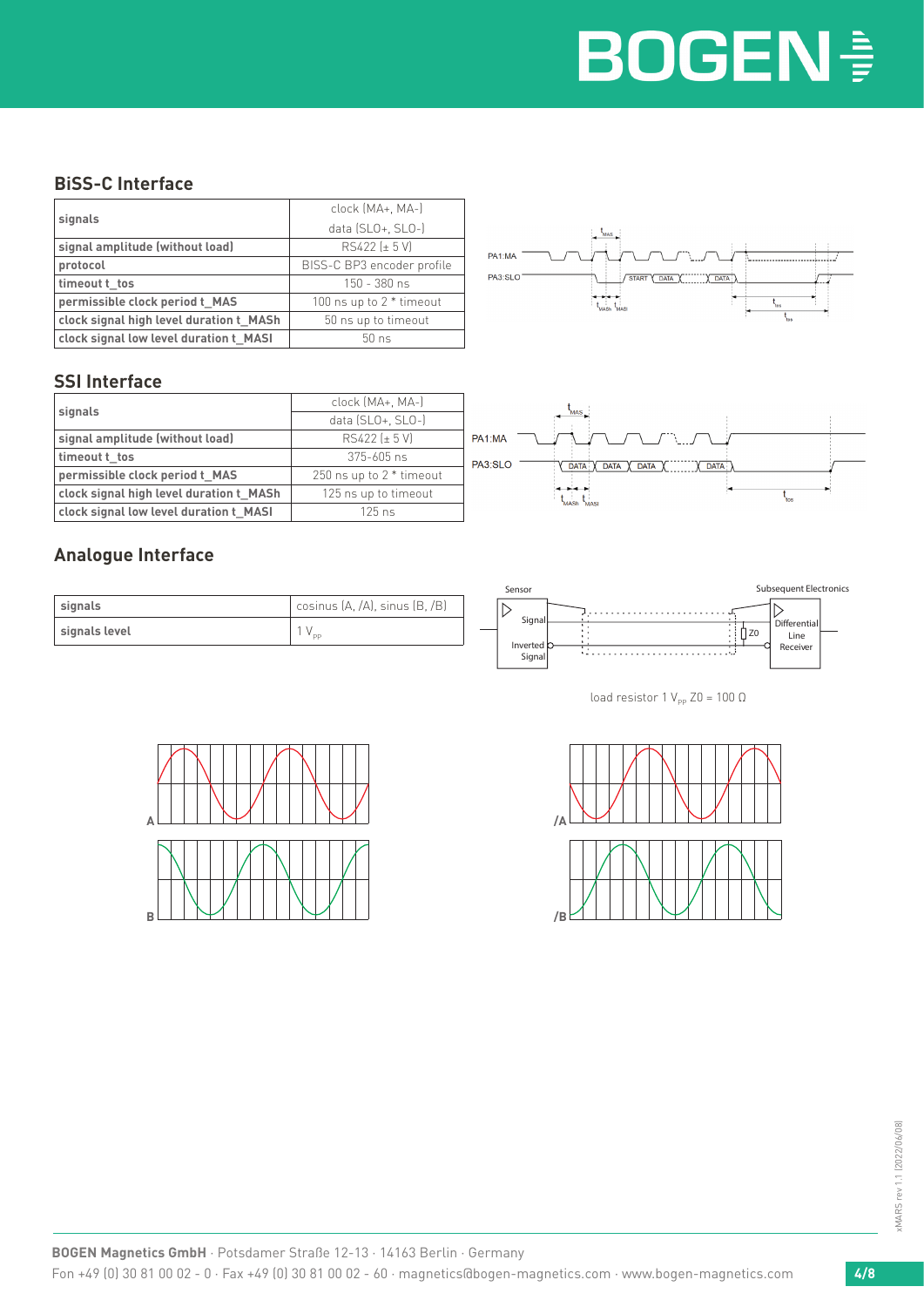

#### **Dimensions**



**Installation Tolerances**



Note:

• for tolerance purposes, the bracket for mounting xMARS should have adjustment options

#### **Assembly Values and Tolerances**

| $X$ [mm] | $\pm 0.5$   |
|----------|-------------|
| $Y$ [mm] | ±0.5        |
| Z [mm]   | $0.1 - 1.2$ |
| $eX$ [°] | $+$         |
| $eY$ [°] | ÷           |
| $eZ$ [°] | ÷           |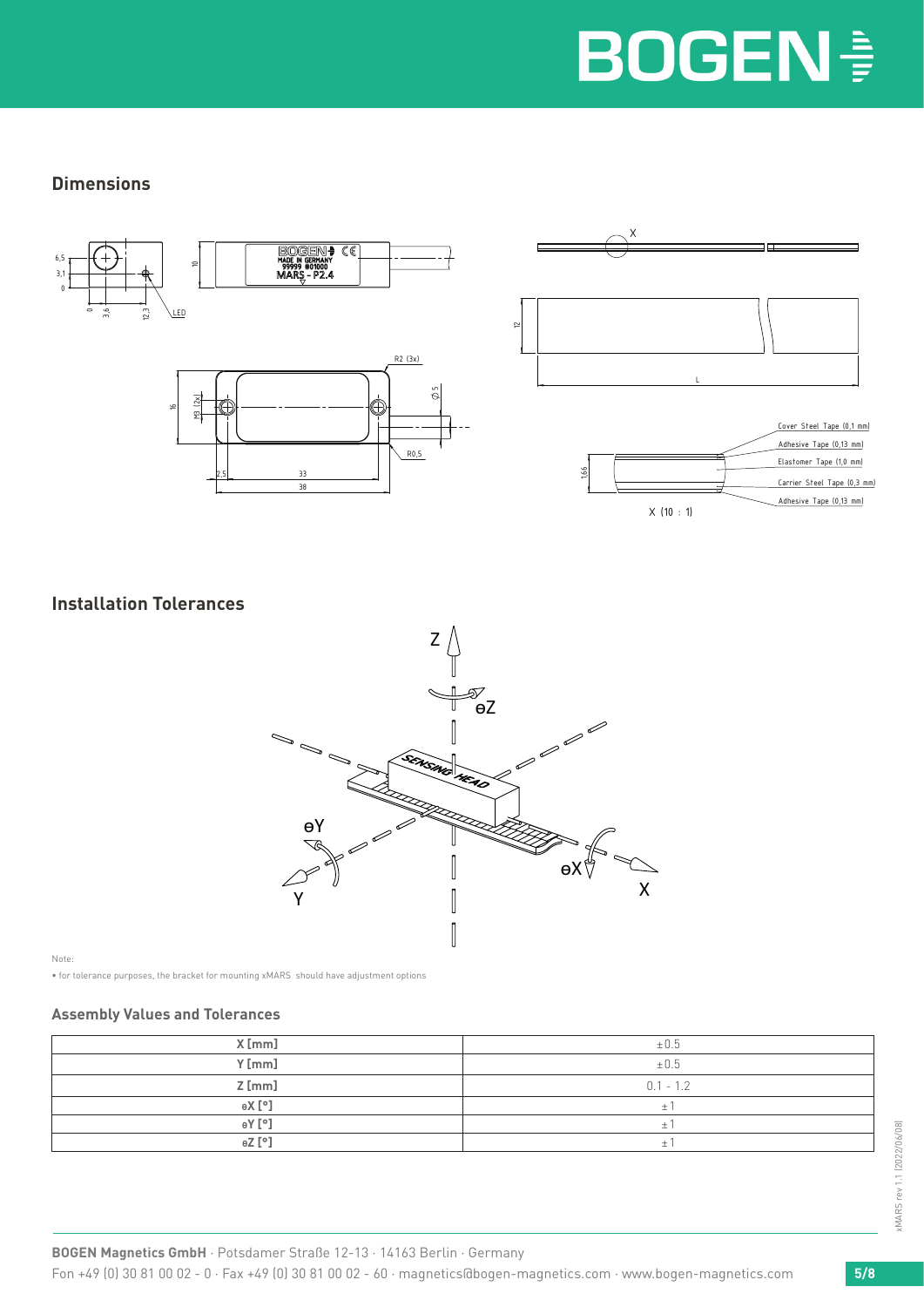#### **Order Code - Sensor**

|                         |                | code                | explanation                                     |
|-------------------------|----------------|---------------------|-------------------------------------------------|
| P                       | pole pitch     | P2.4                | 2.4 mm                                          |
| V                       | supply voltage | V <sub>5</sub>      | 5 V                                             |
| interface absolute<br>A |                | A1                  | BiSS-C                                          |
|                         |                | A2                  | SSI                                             |
|                         |                | A <sub>3</sub>      | $BISS-C + 1 V_{pp}$                             |
|                         |                | $\mathsf{A}4$       | $SSI + 1 V_{pp}$                                |
| R                       | resolution     | R <sub>0.29</sub>   | $0.29 \mu m$                                    |
| z                       | code pattern   | Z10                 | xMARS code pattern                              |
|                         | connection     | C10                 | M12 inline connector 12 pin, 0.5 m cable length |
|                         |                | C <sub>11</sub>     | M12 inline connector 12 pin, 2 m cable length   |
| C.                      |                | C12                 | M12 inline connector 8 pin, 0.5 m cable length  |
|                         |                | C <sub>13</sub>     | M12 inline connector 8 pin, 2 m cable length    |
|                         |                | $\lfloor 1 \rfloor$ | 1 <sub>m</sub>                                  |
|                         |                | $\overline{3}$      | 3 <sub>m</sub>                                  |
|                         |                | L <sub>5</sub>      | 5m                                              |
|                         |                | L10                 | 10 <sub>m</sub>                                 |
| /Sxxx                   | custom version | S                   |                                                 |

#### **xMARS - P - V - A - R - Z - C - /Sxxx**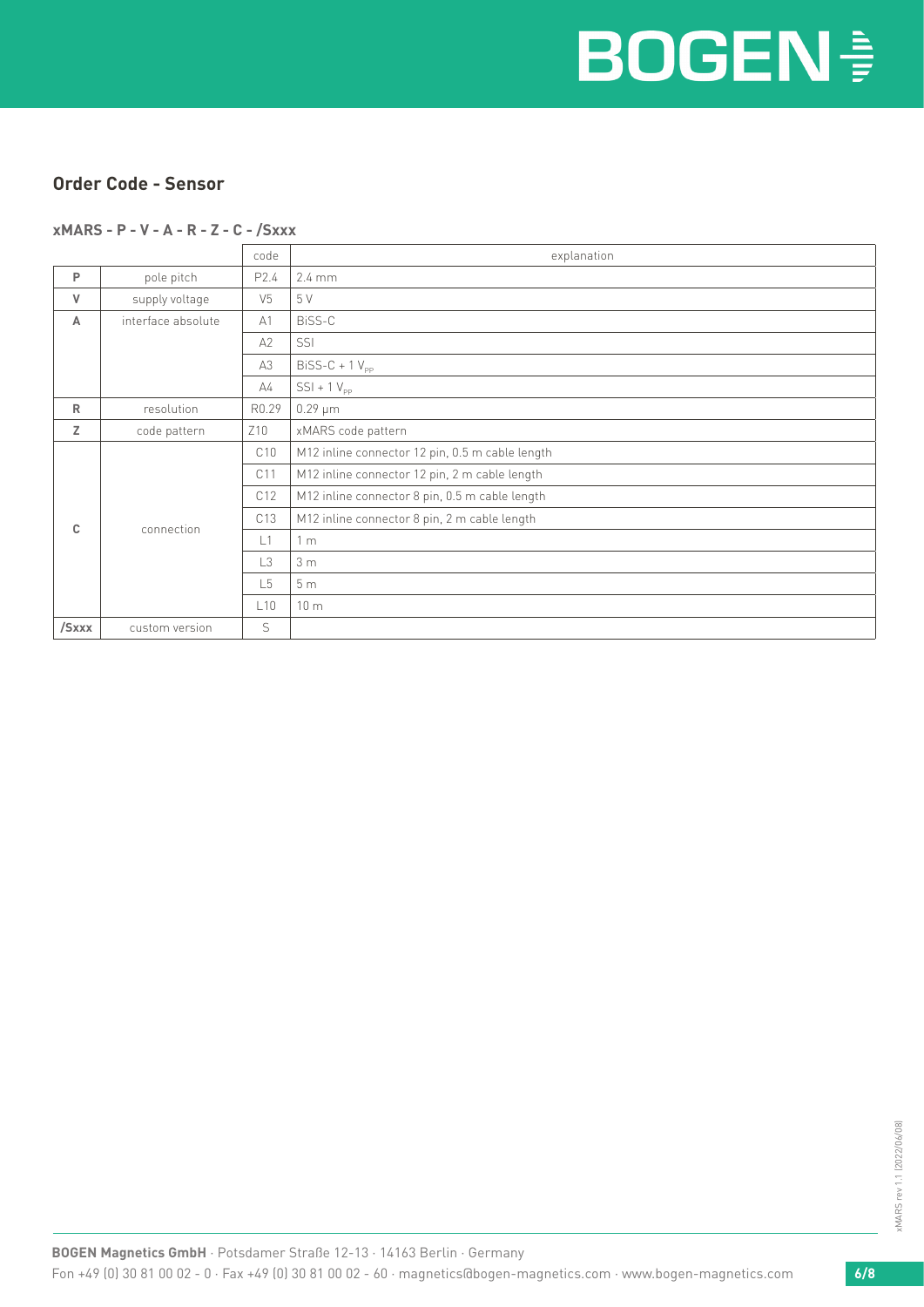#### **Order Code - Magnetic Tape**

#### **LMSX3 - L - W - H - A - C - K - T - EB**

|    |                 | code            | explanation                                                              |
|----|-----------------|-----------------|--------------------------------------------------------------------------|
| L  | length          | L               | piece, length in mm                                                      |
| W  | width           | W12             | $12 \, \text{mm}$                                                        |
|    |                 |                 | 1 mm magnetic tape, 0.3 mm carrier tape                                  |
| н  |                 | $H1 - 0.1$      | 1 mm magnetic tape; 0.1 mm carrier tape                                  |
|    | scale height    | $H0.5 - 0.3$    | 0.5 mm magnetic tape; 0.3 mm carrier tape                                |
|    |                 | $H0.5 - 0.1$    | 0.5 mm magnetic tape; 0.1 mm carrier tape                                |
| A  |                 | A10             | ± 10 µm/m (only delivered up to piece length of 2300 mm)                 |
|    | accuracy class  | A20             | $\pm 20 \mu m/m$                                                         |
|    | C<br>cover tape |                 | without cover tape                                                       |
|    |                 | $\mathbb{C}$    | equipped with cover tape (only delivered upt to piece length of 1500 mm) |
| K  | adhesive tape   |                 | without adhesive tape                                                    |
|    |                 | K               | equipped with adhesive tape                                              |
| T. |                 |                 | including BOGEN text imprint                                             |
|    | text imprint    | T <sub>2</sub>  | including customer specific text imprint (on request)                    |
|    | mounting holes  | EB1             |                                                                          |
| EB |                 | FB <sub>2</sub> |                                                                          |
|    |                 | EB <sub>3</sub> | please see next page for available standard mounting hole options        |
|    |                 | EB4             |                                                                          |
|    |                 | EB <sub>5</sub> |                                                                          |

#### **Ordering Example Linear Magnetic Scale X3**

| LMSX3 - L1400-W12-A10-K-T2 | total length: 1400 mm (usable measuring length: 1376 mm) |
|----------------------------|----------------------------------------------------------|
|                            | total width: 12 mm                                       |
|                            | total height: 1.03 mm                                    |
|                            | $accuracy class: \pm 10 \mu m/m$                         |
|                            | without cover tape                                       |
|                            | with adhesive tape                                       |
|                            | with customer specific imprint                           |

BOGEN Magnetics GmbH reserves the right to make changes, without notice, in the products, including software, described or contained herein in order to improve design and/or performance. Information in this document is believed to be accurate and reliable. However, BOGEN Magnetics GmbH does not give any representations or warranties, expressed or implied, as to the accuracy or completeness of such information and shall have no liability for the consequences of use of such information. BOGEN Magnetics GmbH takes no responsibility for the content in this document if provided by an information source outside of BOGEN products. In no event shall BOGEN Magnetics GmbH be liable for any indirect, incidental, punitive, special or consequential damages (including but not limited to lost profits, lost savings, business interruption, costs related to the removal or replacement of any products or rework charges) irrespective the legal base the claims are based on, including but not limited to tort (including negligence), warranty, breach of contract, equity or any other legal theory. Notwithstanding any damages that customer might incur for any reason whatsoever, BOGEN product aggregate and cumulative liability towards customer for the products described herein shall be limited in accordance with the General Terms and Conditions of Sale of BOGEN Magnetics GmbH. Nothing in this document may be interpreted or construed as an offer to sell products that is open for acceptance or the grant, conveyance or implication of any license under any copyrights, patents or other industrial or intellectual property rights. Unless otherwise agreed upon in an individual agreement BOGEN products sold are subject to the General Terms and Conditions of Sales as published at www.bogen-magnetics.com.